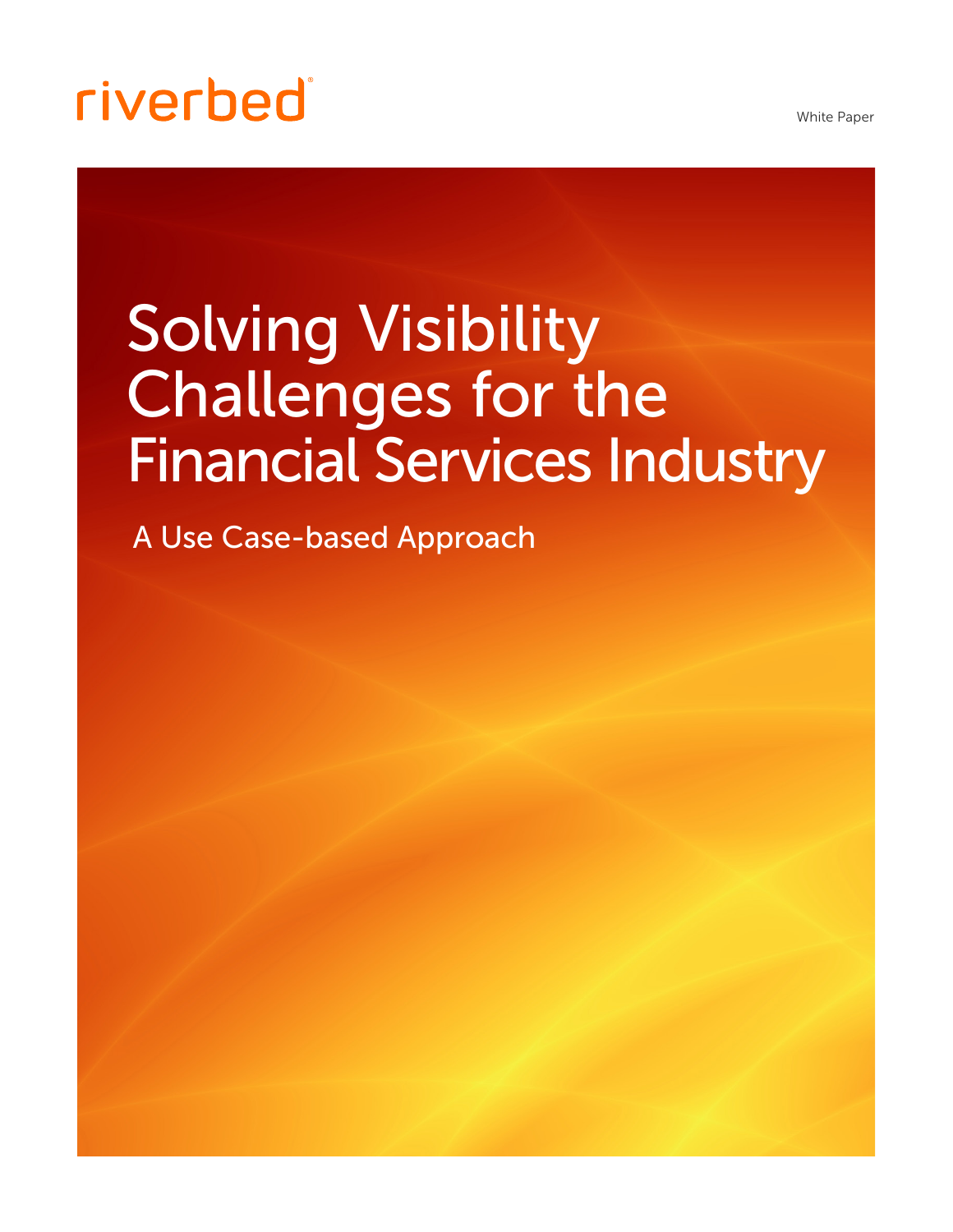## Contents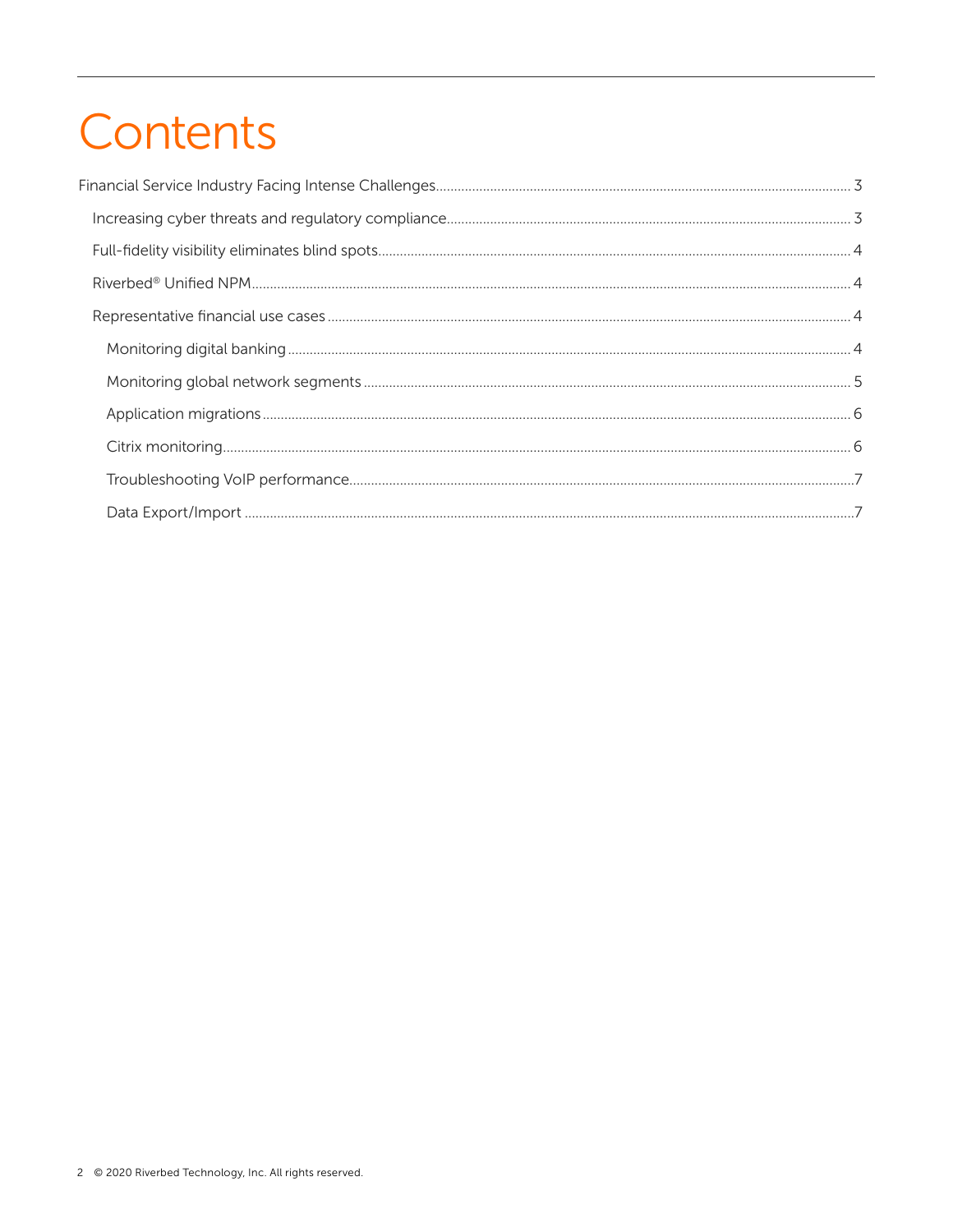## <span id="page-2-0"></span>Financial Service Industry Facing Intense Challenges

A host of factors is intersecting to change how the banking and financial services industry will evolve in the next few years.

Customer expectations are constantly shifting. For instance, more customers are using their mobile phones for transactions. According to Business Insider Intelligence's Mobile Banking Competitive Edge Study, 89% of survey respondents said they use mobile banking. Further, a massive 97% of millennials indicated that they use mobile banking.<sup>1</sup> Covid-19 has only accelerated this trend toward mobile banking. However, Baby Boomers still expect in-person options for service, especially for complex financial needs.

Millennials are also setting expectations for how quickly they should receive services. Fifty-seven percent said opening a bank account should take no longer than one hour, and 47% said a mortgage application should take no longer than one day.<sup>2</sup>

#### 73% of finance staff say they face pressure to speed up.

The Need for Speed; Getting faster in finance where it matters, Gartner 2018

According to the 2019 [FIS survey](https://www.fisglobal.com/fis-readiness-report), the top 20% of firms are changing policies to promote and emphasize digital innovation. Leading firms have already taken a number of steps in this direction over the past year: 50% are recruiting digital technology expertise; 43% are encouraging more open innovation across roles; and 39% were appointing board-level roles with responsibility for digital innovation.

## Increasing cyber threats and regulatory compliance

Security is always top of the mind for financial services firms, but as technology empowers banks to create increasingly digital, mobile and customer-centric experiences, it also brings a growing assortment of cybersecurity threats and compliance headaches.

The surge of teleworking due to Covid-19 has further increased these risks. Millions of transactions are now made through remote working structures or online interactions—and not all with the same levels of protections available within the confines of the organization. Even as we come out of the pandemic, Gartner expect 20% of employees to continue to work from home in the new "work from anywhere" reality, so these issues will not entirely go away.<sup>3</sup>

As a result, financial cybercrimes are rapidly evolving, and traditional prevention methodologies are falling short in protecting consumers against increasingly frequent and sophisticated attacks. As consumers

gravitate toward a digital, mobile banking experience, new security challenges are emerging too quickly for traditional cybersecurity efforts to keep pace. For example, Carbon Black (2020), a cybersecurity company, noted that ransomware attacks had increased 148% in March 2020 over baseline levels in February 2020. Among the different sectors, the finance sector was the top target, with a 38% increase in cyberattacks.

1 <https://www.businessinsider.com/mobile-banking-market-trends> 2 <https://www.americanbanker.com/slideshow/9-tech-challenges-facing-banks> 3 Gartner, COVID-19 Bulletin: Executive Pulse, 3 April 2020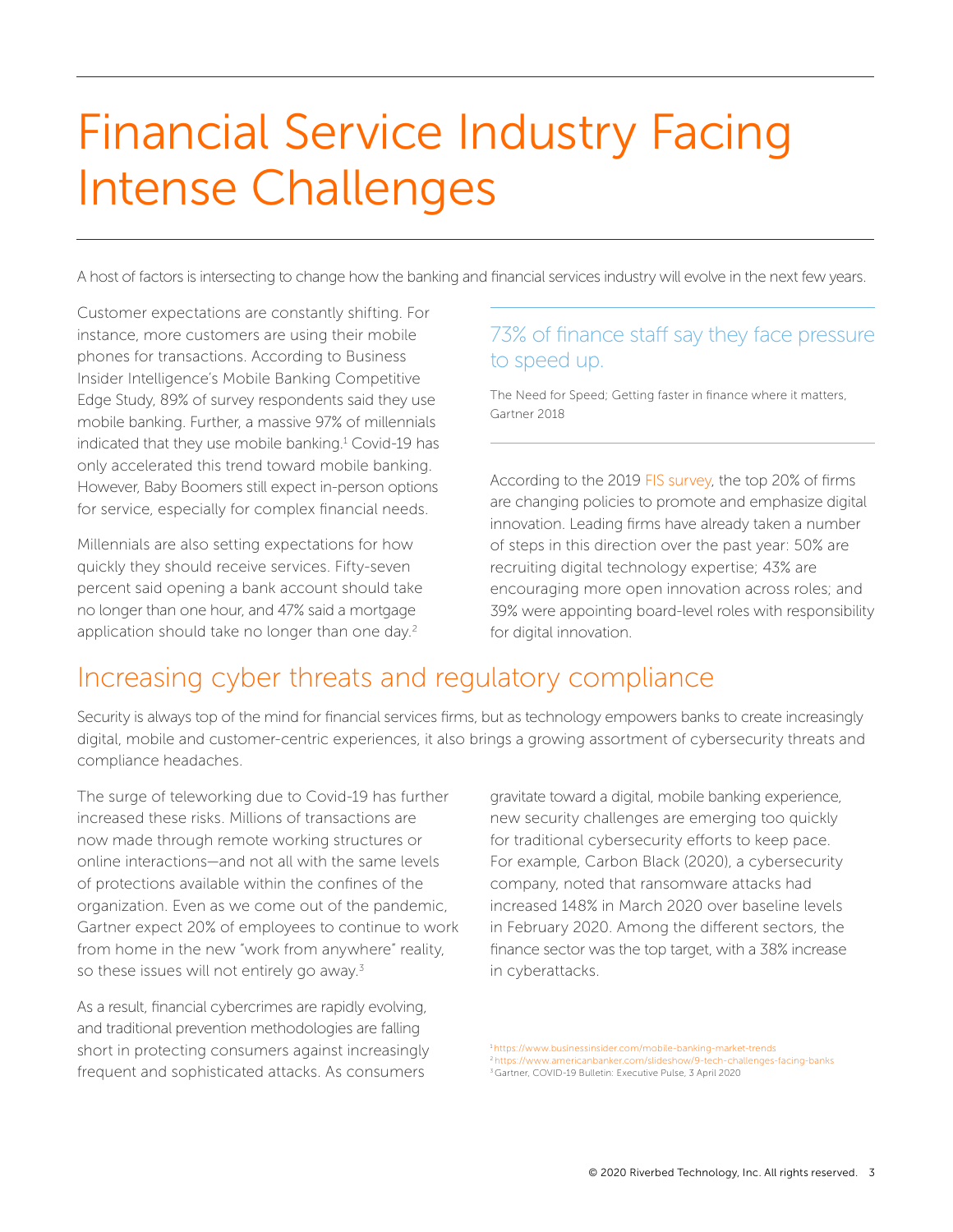## <span id="page-3-0"></span>Full-fidelity visibility eliminates blind spots

As discussed, digital innovation is a top emphasis for financial organizations, but a staggering 70% of digital transformations fail.4 Even as you make widespread upgrades to improve agility, flexibility, speed, and scalability, one flaw can undermine all of your investments—a lack of network and application visibility. How do you achieve it, and why is it important?

A lack of visibility can slow or undermine your success. As you transform your data centers to support digital and mobile financial services, you need full-fidelity visibility that provides the insights to understand where you are. Without it, you can't understand where you are going.

## Riverbed® Unified NPM

Riverbed's unified network performance management (NPM) ensures you have no blind spots. It collects data across on-premises, virtual private cloud, hybrid cloud, and multi-cloud environments. Riverbed NPM collects all packet data, all flow data, and all device metrics, all the time. These metrics can be integrated into a single, unified dashboard for a cohesive view of enterprise performance. Riverbed NPM offers cross-domain analytics and threat intelligence that bubble up problems so you can triage and troubleshoot issues faster. Its troubleshooting workflows are very efficient, helping you to get from the diagnosis to the answer in the shortest time and number of clicks. Riverbed provides the only unified NPM platform available that delivers the depth, breadth and scale of telemetry needed for global financial services organizations.

Why should you consider Riverbed Unified NPM? Let's take a look:

## Representative financial use cases

#### Monitoring digital banking

Riverbed® AppResponse can decrypt web traffic to see into the underlying services to help you understand how your digital banking applications are performing, whether they are commercial or investment banking apps. With Riverbed, waterfall charts map out performance, isolating the individual object performance on the page and overall end user experience for the page. Response time composition charts immediately highlight whether an issue is network or application based so you don't need 20 people on a war room call to pinpoint the problem.

TruePlot visualizations analyze every transaction for performance outliers and patterns. In short, for anyone that logs into his or her banking website, if the performance is poor, Riverbed can isolate it.

Unique features: AppResponse Web Transaction Analysis with end user experience monitoring and TruePlot visualizations.

4 [https://www.mckinsey.com/industries/retail/our-insights/the-how-of-transformation](https://www.mckinsey.com/industries/retail/our-insights/the-how-of-transformation )



Figure 1: Waterfalls charts tell you the overall user experience of this poorly performing web app (10.5 secs) and breaks the app down into it component performance network request and reponse time and sever busy time so you know exactly where problems are occuring—at a glance. We can see the bulk of the problems with this app are network response problems (green).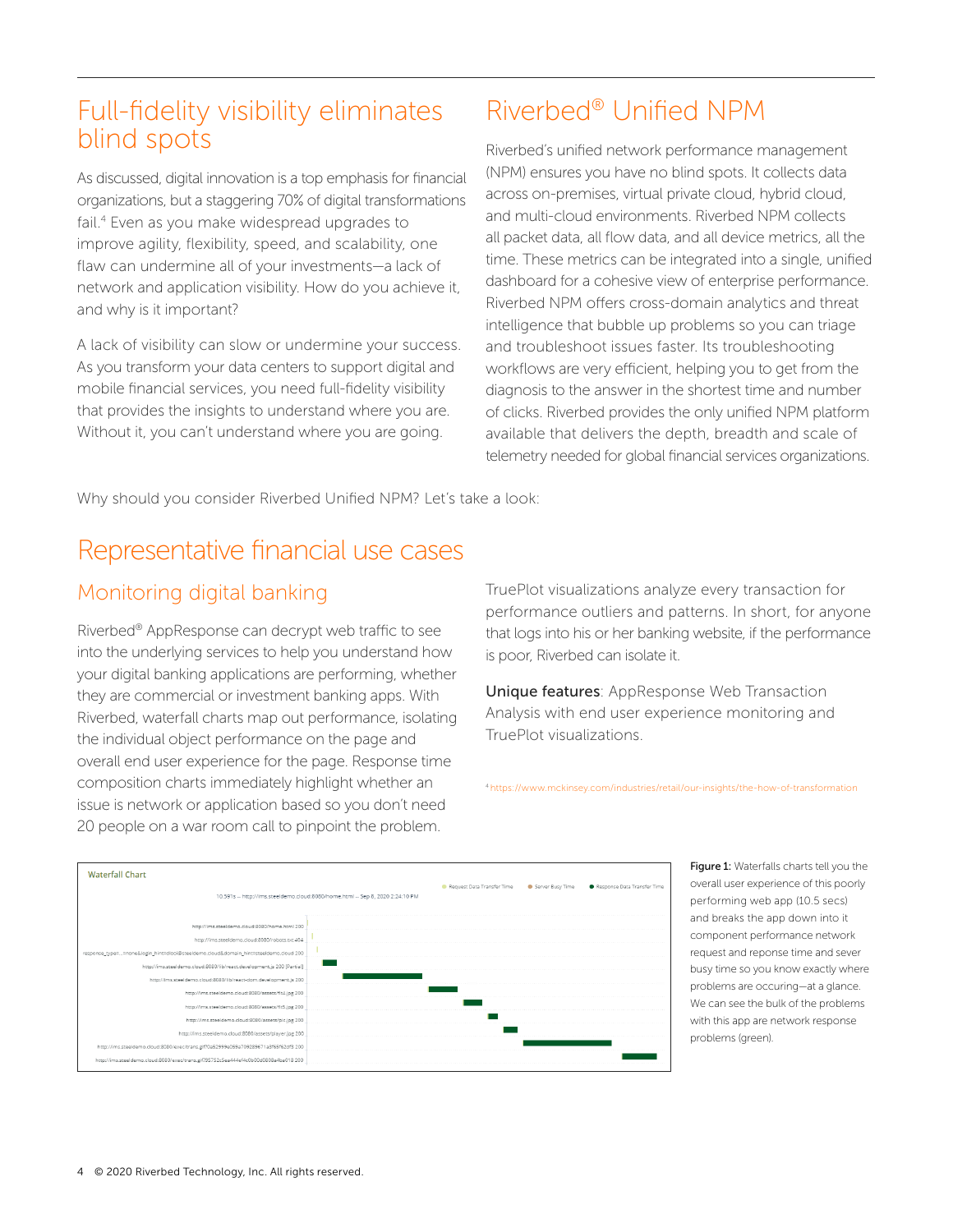#### <span id="page-4-0"></span>Monitoring global network segments

Large financial organizations have networks that are truly global in nature. They span multiple data centers and are very complex. The internet segment, commonly known as the DMZ, typically spans multiple regions and data centers and hosts multiple load balancers, multiple firewalls, etc. It is very difficult to troubleshoot efficiently.

Riverbed® NPM monitors the DMZ by using packet visibility in the data centers that have Internet entry/exit points. By leveraging virtual interface groups (VIFG) using AppResponse, it enables IT to understand performance at multiple points along a path. For example, when you have different Virtual LANs (vLANs), you can see what is happening with traffic before and after a firewall and load balancer.

Riverbed helps financial organizations troubleshoot the DMZ and other critical points at scale and with detail. It captures from all different points (on the WAN side and LAN side) and then aggregates the data from multiple solutions into a single, global view using Riverbed® Portal.

Portal consolidates all AppResponse intelligent application analysis and metrics so you are not always downloading packets. It also brings together data from our flow and infrastructure monitoring solutions so you have a unified and global view of your network performance. This ability to see the whole picture, in detail, is the power of the Riverbed unified NPM platform.

Unique features: AppResponse VIFG groups, SSL/TLS decryption, intelligent application analysis, Portal aggregation.



Figure 2: Riverbed Portal brings together flow, packet and infrastructure monitoring in one dashboard. In this example, we are monitoring status of the infrastructure devices with SNMP and everything is green. Flow monitoring (red) provides visibility into top talkers and DSCP. If we look at the top of the dashboard, we see that it's probably high throughput. Finally, the packet analysis (yellow) is happening on the segments between each device. In this case, we see issues on the WAN side of the firewall and load balancer.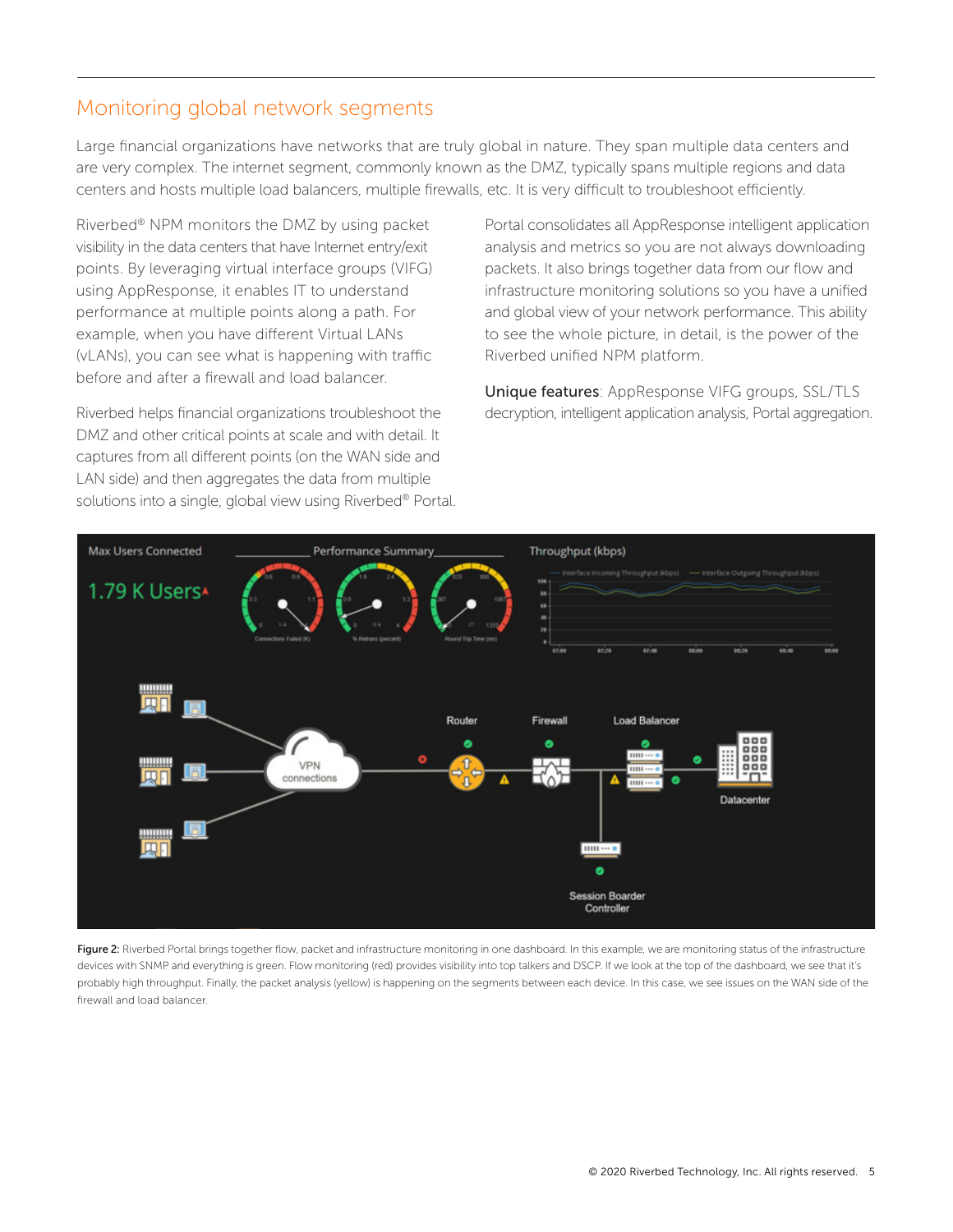#### <span id="page-5-0"></span>Application migrations

Any financial organization that is thinking about cloud computing and wants to move their applications from their existing data center to the cloud, or even from one data center to another, needs to understand their application dependencies before the move. I.e., how are their applications set up, and how do they perform in the current form factor, how will the perform in the new environment.

Currently, migrating applications is typically a manual effort. It is also a herculean effort because of all the data that needs to be analyzed. Using a combination of network flow and packets, Riverbed NPM can inform you about dependencies, chattiness, and performance so you will understand what kind of performance you'll get when you move to the cloud or even another data center. Riverbed's REST API can extract the data; our dependency mapping capabilities can map out your applications; and our application analysis can baseline performance before and after the move. Riverbed® SteelHead™ can be used to efficiently move the data to the cloud. Read how [Mondadori France](https://www.riverbed.com/customer-stories/mondadori.html?utm_source=blog&utm_medium=social) uses Riverbed to make migration to the cloud a reality.

Unique features: Dependency mapping, REST API.



Figure 3: Build dependency maps in real time. Discover all tiers of a multi-tier app, their interdependencies, and respective throughput (darker lines indict heavier load).

### Citrix monitoring

Many financial institutions use Citrix Virtual App and Virtual Desktop to securely deliver their apps and data to any device. The problem is that network teams find troubleshooting extremely difficult; it's like looking into a black box—totally opaque. The AppResponse Citrix Analysis module lets you see inside the ICA stream to correlate the frontend user session with the backend server performance to troubleshoot the entire process from end to end. It allows you to drill into the performance of the network, database, Web applications or other Citrix application tiers or monitor client-side latency, application execution time, host resource allocation, and infrastructure latency.

Unique features: AppResponse Citrix Analysis module, Aternity™ end user experience.